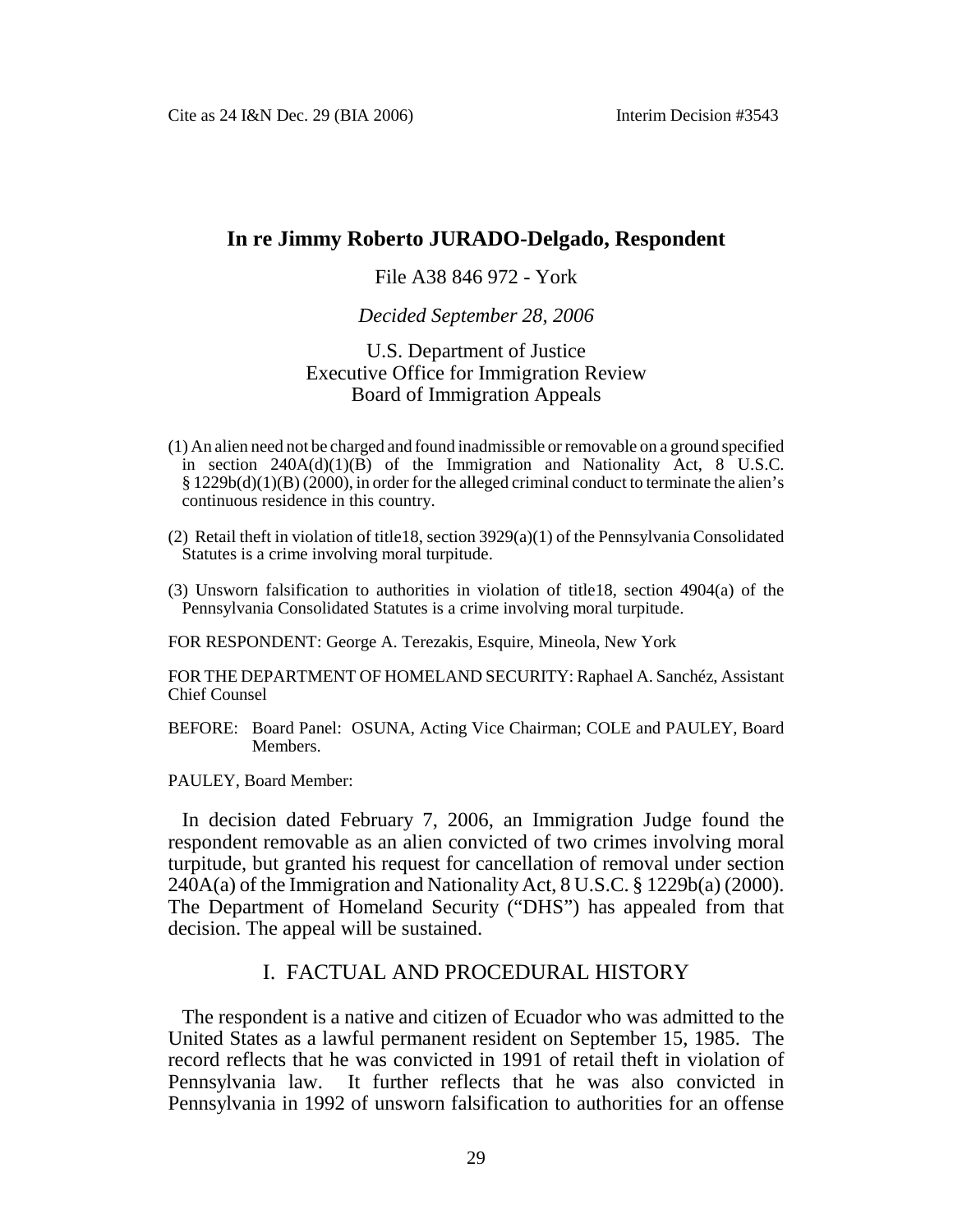that was committed on December 19, 1991. In addition, the respondent was convicted in 1997 of two crimes involving moral turpitude that were the basis of the charge of removability in his Notice to Appear (Form I-862). The respondent was not charged on the basis of either his 1991 or his 1992 conviction.

In proceedings before the Immigration Judge, the respondent conceded that he was removable, both on the initial charge and on a lodged charge that he falsely represented himself to be a United States citizen. He applied for cancellation of removal under section 240A(a) of the Act, which the Immigration Judge granted. The Immigration Judge concluded that neither the respondent's 1991 conviction for retail theft nor his 1992 conviction for unsworn falsification to authorities triggered the "stop-time" rule under section  $240A(d)(1)(B)$  of the Act because they were not the basis of a charge and finding of removability. The Immigration Judge relied on our decision in *Matter of Fortiz*, 21 I&N Dec. 1199 (BIA 1998), involving a waiver under former section  $212(c)$  of the Act, 8 U.S.C. § 1182(c) (1994), which placed limitations on the availability of relief to any alien who "is deportable by reason of having committed" a specified offense. We held that in order to be eligible for a waiver, the alien must have been "charged with, and found deportable on, the requisite ground of deportability." *Id.* at 1201 n.3

The DHS argues that *Matter of Fortiz*, *supra*, is not applicable in this case. According to the DHS, the respondent's offenses "render" him inadmissible under section 212(a)(2)(A)(i) of the Act, 8 U.S.C. § 1182(a)(2)(A)(i) (2000), as they are both crimes involving moral turpitude. Because these two crimes were committed within 7 years of his admission to the United States, the DHS contends that the respondent has failed to demonstrate the requisite period of continuous residence to establish his eligibility for cancellation of removal. We agree and find that the Immigration Judge erred in concluding that the respondent is eligible for cancellation of removal.

# II. "STOP-TIME" RULE

Section 240A(d)(1)(B) of the Act, commonly known as the "stop-time" rule, provides that the period of continuous residence for cancellation of removal is terminated when an alien commits a criminal offense referred to in section 212(a)(2) of the Act that "*renders the alien inadmissible* to the United States under section 212(a)(2) or removable from the United States under section  $237(a)(2)$  or  $237(a)(4)$ , whichever is earliest." (Emphasis added.) We note that the word "render" is defined as "to cause to be or become." *Merriam-Webster's Collegiate Dictionary* 987 (10th ed. 2002).

In interpreting a statute we look first to the language of the statute. *Matter of Nolasco*, 22 I&N Dec. 632, 635-36 (BIA 1999). "The paramount index of congressional intent is the plain meaning of the words used in the statute taken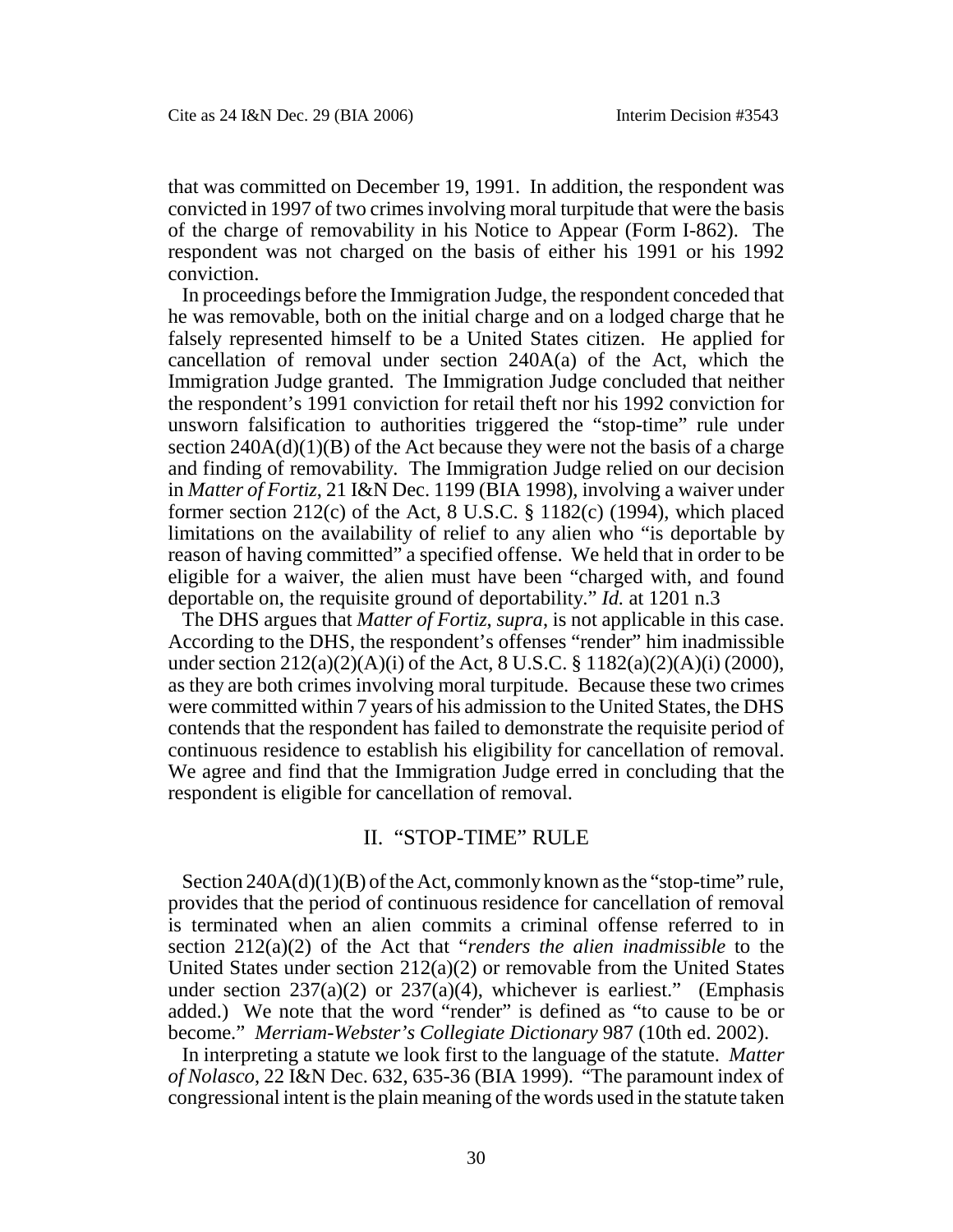as a whole." *Id*. at 636 (citing *INS v. Cardoza-Fonseca*, 480 U.S. 421, 431 (1987)). "Where the language is clear, we must give effect to the unambiguously expressed intent of Congress." *Id.* (citing *Chevron, U.S.A., Inc. v. Natural Resources Defense Council, Inc.*, 467 U.S. 837, 843 (1984)).

The language employed by Congress in the "stop-time" provision is clearly different from that in former section 212(c) of the Act, which we addressed in *Matter of Fortiz*, *supra*. That section provides that an alien who "is deportable" by reason of having committed a specified offense is not eligible for a waiver. In other sections of the Act Congress has employed the phrases "is inadmissible," "is deportable," or "is removable" to describe certain limitations that exist on relief or on judicial review. *See, e.g.*, section 240A(c)(4) of the Act; REAL ID Act of 2005, Div. B of Pub. L. No. 109-13,  $\S$  106(a)(1)(A)(ii), 119 Stat. 231, 310 (to be codified at section 242(a)(2)(C) of the Act, 8 U.S.C. §  $1252(a)(2)(C)$ ). We have long held that an alien must be charged and found deportable where Congress has used the phrase "is deportable." *See Matter of Fortiz*, *supra*; *Matter of Ching*, 12 I&N Dec. 710 (BIA 1968); *Matter of T-*, 5 I&N Dec. 459 (BIA 1953).

However, Congress used the word "renders" in section  $240A(d)(1)(B)$  of the Act, and we must assume that it intended a different meaning by the use of that word. We find that the phrase "renders the alien inadmissible . . . or removable" in section  $240A(d)(1)(B)$  of the Act requires only that an alien "be or become" inadmissible or removable, i.e., be potentially removable if so charged. Consequently, we conclude that an alien need not actually be charged and found inadmissible or removable on the applicable ground in order for the criminal conduct in question to terminate continuous residence in this country.

Second, and apart from the foregoing considerations based on principles of statutory construction, we also find it unlikely that Congress would have wished to make the application of the "stop-time" rule for accruing continuous residence dependent on whether the DHS opted to invoke an alien's commission of certain enumerated offenses as grounds for the alien's removal. We note that an alien need not have been convicted of an offense under section  $212(a)(2)$  of the Act in order for the "stop-time" rule to apply. For example, the rule may be triggered by an alien's admission of acts constituting the essential elements of such an offense under section  $212(a)(2)(A)(i)$ . Thus, Congress did not require that the appropriate prosecuting authorities have previously charged an alien with a referenced offense in order to invoke the "stop-time" provision of section  $240A(d)(1)(B)$  of the Act. Similarly, there is no reason to believe that Congress intended that an alien must have been charged with such an offense as a ground of inadmissibility or removability in order for the provision to stop the alien's accrual of continuous residence.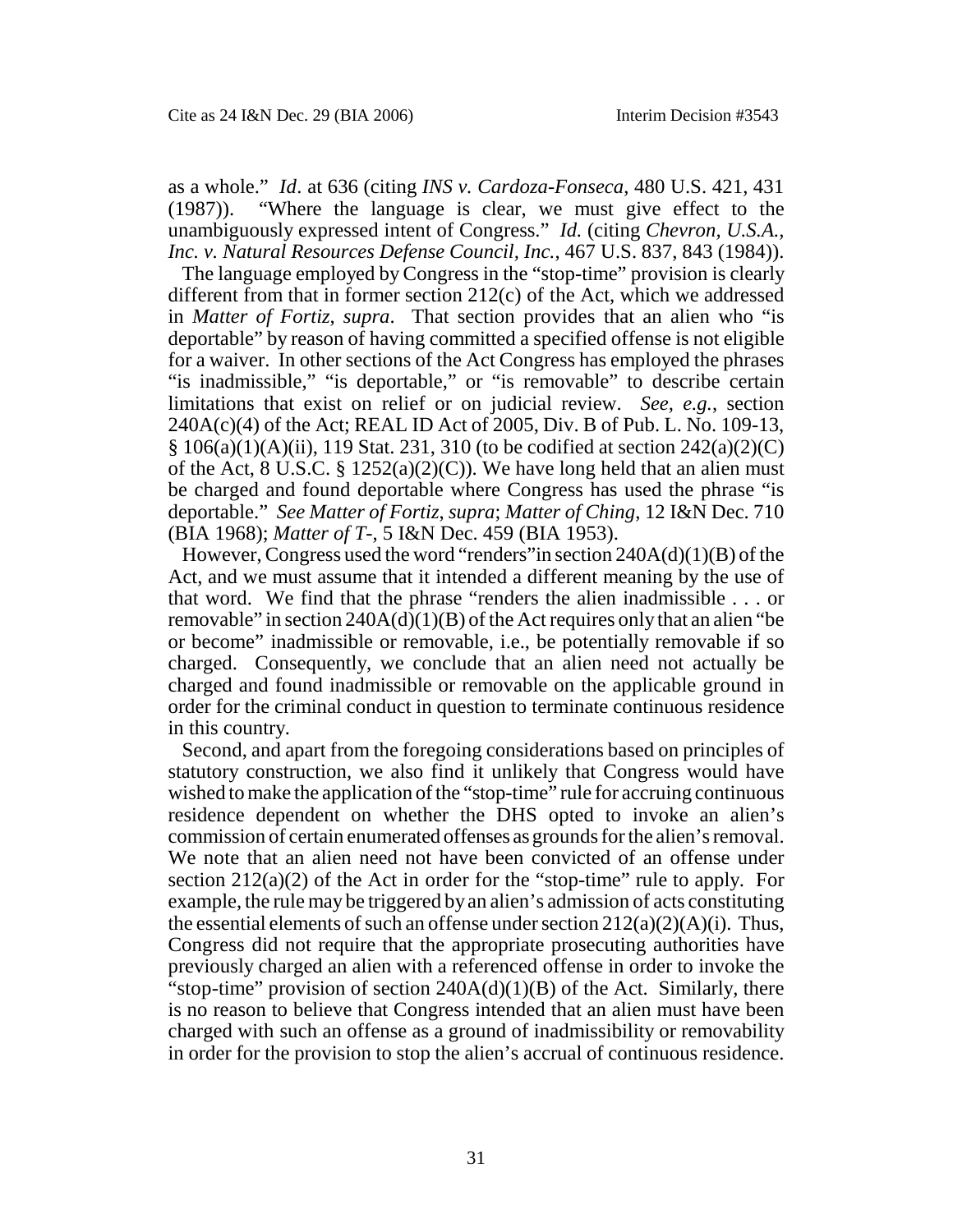For the above-stated reasons, we find that our decision in *Matter of Fortiz*, *supra*, is not controlling in this case. *See also Salviejo-Fernandez v. Gonzales*, 455 F.3d 1063 (9th Cir. 2006) (rejecting a due process challenge to the use of an uncharged conviction to find an alien ineligible for relief).

The respondent also contends that the "stop-time" provisions should not apply in his case because his alleged crimes involving moral turpitude were committed prior to the effective date of the Illegal Immigration Reform and Immigrant Responsibility Act of 1996, Division C of Pub. L. No. 104-208, 110 Stat. 3009-546 ("IIRIRA"). We have previously addressed and decided this retroactivity issue in *Matter of Perez*, 22 I&N Dec. 689 (BIA 1999), where we held that the "stop-time" provision applies, even if the commission of the offense preceded the enactment of the IIRIRA. We have also recently reconsidered the question in *Matter of Robles*, 24 I&N Dec. 22 (BIA 2006), where we found that the Supreme Court's decision in *INS v. St. Cyr*, 533 U.S. 289 (2001), does not require a different conclusion. *See also Fernandez-Vargas v. Gonzales*, 126 S. Ct. 2422 ( 2006) (finding that section 241(a)(5) of the Act, 8 U.S.C. § 1231(a)(5) (2000), which permits reinstatement of a removal order, may be applied to an alien who reentered before the effective date of the reinstatement provision); *Sotelo v. Gonzales*, 430 F.3d 968, 972 n.2 (9th Cir. 2005).

We point out that application of the "stop-time" rule in this case is triggered by the commission of a crime, rather than by a conviction resulting from a guilty plea. It is therefore distinguishable from *INS v. St. Cyr*, *supra*, which found that the amendments and repeal of former section 212(c) of the Act cannot be retroactively applied against aliens who pled guilty to their crimes. The Court in *St. Cyr* emphasized the quid pro quo nature of plea agreements and the benefits to each side during the transaction. *Id.* at 321-22. The respondent's situation does not involve the same considerations. Furthermore, the fact that the respondent has not specifically asserted that he would have acted differently but for the enactment of the "stop-time" rule undermines his argument that applying the rule to his case has an impermissible retroactive effect. *Cf. Arenas-Yepes v. Gonzales*, 421 F.3d 111, 117 (2d Cir. 2005) (holding that the "stop-time" rule at section  $240A(d)(1)(A)$  of the Act, which cuts off time when a charging document is issued, had no impermissible retroactive effect on the petitioner). Under these circumstances, we find no merit to the respondent's argument in this regard. Consequently, if the respondent's offenses render him inadmissible under section 212(a)(2) of the Act, the "stop-time" rule applies and he is not eligible for cancellation of removal.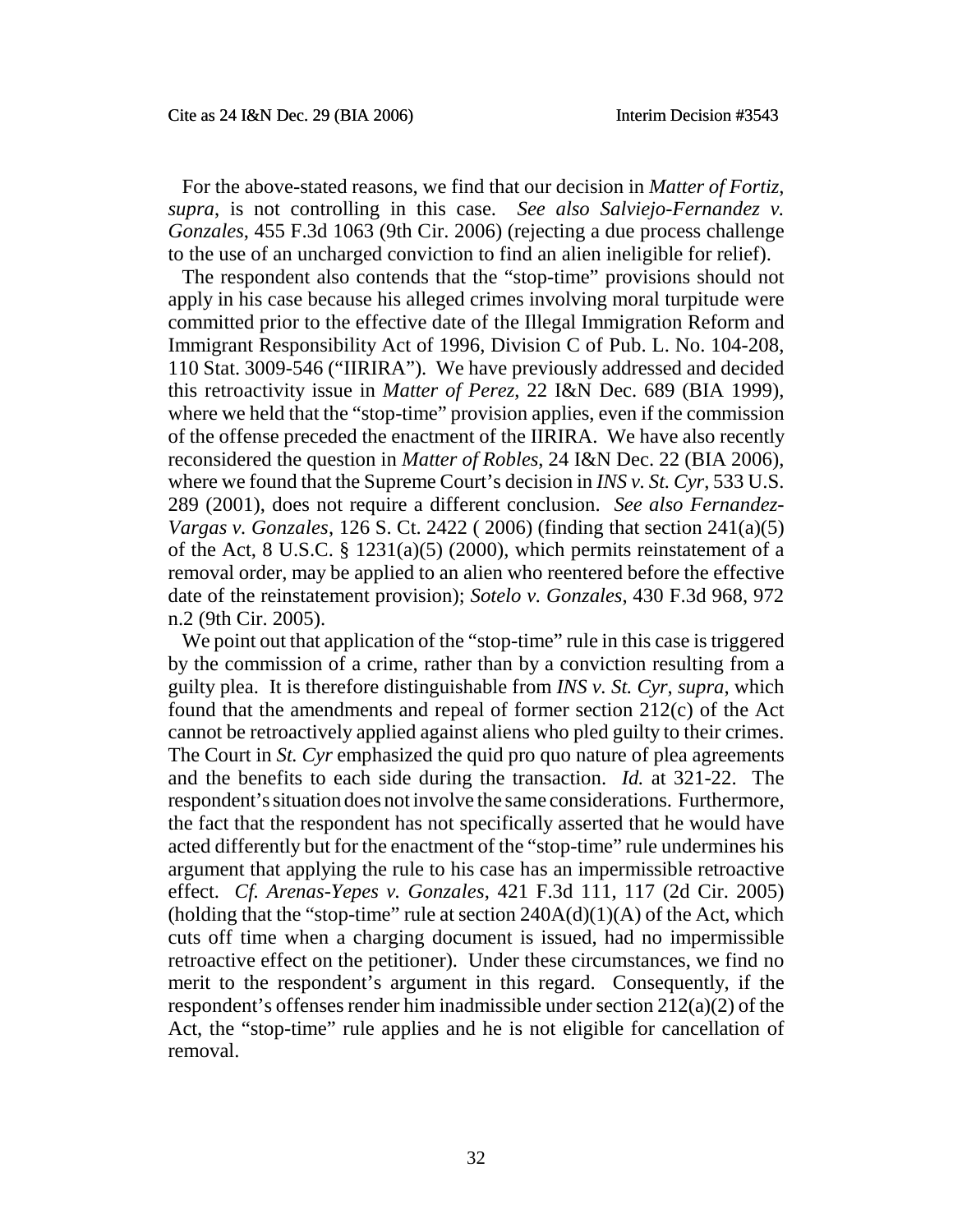## III. CRIMES INVOLVING MORAL TURPITUDE

We must now determine whether the respondent's offenses render him inadmissible under section 212(a)(2) of the Act. Under section  $212(a)(2)(A)(i)(I)$  of the Act, an alien is inadmissible if he or she has been convicted of a crime involving moral turpitude. We have held that moral turpitude refers generally to conduct that is inherently base, vile, or depraved, and contrary to the accepted rules of morality and the duties owed between persons or to society in general. *See Matter of Tran*, 21 I&N Dec. 291, 292-93 (BIA 1996).

The respondent contends that the offense of retail theft pursuant to title 18, section 3929(a)(1) of the Pennsylvania Consolidated Statutes is not a crime involving moral turpitude because the statute does not require an intent to *permanently* deprive the owner of the use or benefit of the merchandise.<sup>1</sup> We need not decide whether the premise of the respondent's argument is correct, i.e., that if the offense required only an intent to temporarily deprive the owner of the use or benefit of the property taken, the crime would not be one of moral turpitude. The respondent has not cited any case law to support his argument that this offense is not a crime involving moral turpitude.

It is well settled that theft or larceny offenses involve moral turpitude. *See, e.g.*, *Giammario v. Hurney*, 311 F.2d 285, 286 (3d Cir. 1962); *Matter of De La Nues*, 18 I&N Dec. 140, 145 (BIA 1981); *Matter of Westman*, 17 I&N Dec. 50, 51 (BIA 1979). In determining whether there was an intention to permanently deprive the owner of his property, we have found it appropriate to consider the nature and circumstances surrounding a theft offense. *See, e.g.*, *Matter of Grazley*, 14 I&N Dec. 330, 333 (BIA 1973); *Matter of S-*, 5 I&N Dec. 552, 555 (BIA 1953); *Matter of M-*, 2 I&N Dec. 686, 688 (C.O., BIA 1953); *Matter of F-*, 2 I&N Dec. 517, 520 (C.O., BIA 1946); *Matter of G-*, 2 I&N Dec. 235, 238 (BIA 1945). We have also found that similar offenses involving theft of goods from a retail establishment are crimes involving moral turpitude. *See, e.g.*, *Matter of Neely and Whylie*, 11 I&N Dec. 864 (BIA 1966); *Matter of P-*, 4 I&N Dec. 252 (Acting A.G., BIA 1951); *Matter of W-*, 2 I&N Dec. 795 (C.O., BIA 1947).

A conviction for retail theft under Pennsylvania law requires proof that the person took merchandise offered for sale by a store without paying for it and with the intention of depriving the store owner of the goods. Under these

 $1$  The statute under which the respondent was convicted provides that a person is guilty of a retail theft if he "takes possession of . . . any merchandise . . . offered for sale by any store . . . with the intention of depriving the merchant of the possession, use, or benefit of such merchandise without paying the full retail value thereof." 18 Pa. Const. Stat. § 3929(a)(1) (1991).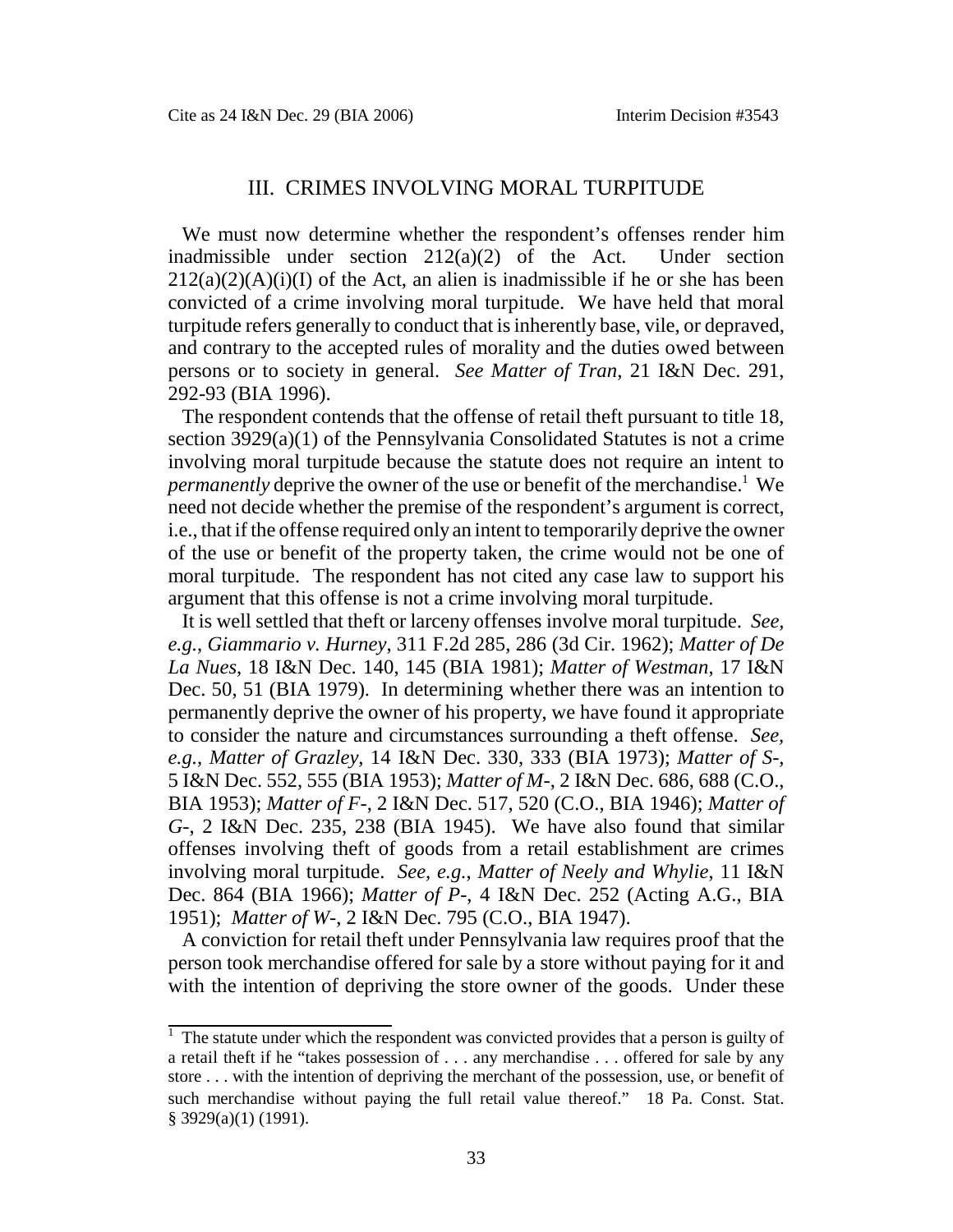circumstances, we find that the nature of the offense is such that it is reasonable to assume that the taking is with the intention of retaining the merchandise permanently. *Matter of Grazley*, *supra*, at 333; *see also Matter of V-Z-S-*, 22 I&N Dec. 1338, 1350 (BIA 2000) (noting that "the state courts have repeatedly concluded that this specific intent [to permanently deprive] can be *presumed* whenever one unlawfully takes, or attempts to take, the property of another"). Consequently, we conclude that the respondent's 1991 conviction for retail theft is for a crime involving moral turpitude.

The DHS concedes on appeal that the respondent's conviction for retail theft qualifies for the petty offense exception under section  $212(a)(2)(A)(ii)$  of the Act. However, the petty offense exception is applicable if an alien "committed only *one* crime." *Id.* (emphasis added); *Matter of Garcia-Hernandez*, 23 I&N Dec. 590 (BIA 2003). Accordingly, we must examine the respondent's 1992 conviction for unsworn falsification to authorities to determine if it is also for a crime involving moral turpitude.<sup>2</sup>

The conviction records show that the respondent was convicted under title 18, section 4904(a) of the Pennsylvania Consolidated Statutes, which provides, in pertinent part, as follows:

In general.–A person commits a misdemeanor of the second degree if, with intent to mislead a public servant in performing his official function, he:

(1) makes any written false statement which he does not believe to be true;

(2) submits or invites reliance on any writing which he knows to be forged, altered or otherwise lacking in authenticity . . . .

#### 18 Pa. Cons. Stat. § 4904(a) (1992).

The respondent argues that the false statements involved in this crime cannot be considered turpitudinous because there is no requirement that they be "material." *Cf. Matter of G-,* 8 I&N Dec. 315 (BIA 1959) (finding that false writings containing false statements, made in violation of 18 U.S.C. § 1001, are not crimes involving moral turpitude where materiality was not an element of the crime); *Matter of S-*, 2 I&N Dec. 353, 359 (A.G., BIA 1945) (finding that a distinction should be drawn between false statements that are material and those that are not).

We find that the materiality of the false statements made is not controlling in this case. To obtain a conviction under the Pennsylvania statute, it must be proved that the actor has the "intent to mislead a public servant in performing

 $2^{\circ}$  We note that the respondent's two 1997 convictions for crimes involving moral turpitude do not preclude him from invoking the petty offense exception, because they would only act to render him inadmissible *after* he had accrued the necessary 7 years of continuous residence for cancellation of removal. *See Matter of Deanda-Romo*, 23 I&N Dec. 597 (BIA 2003).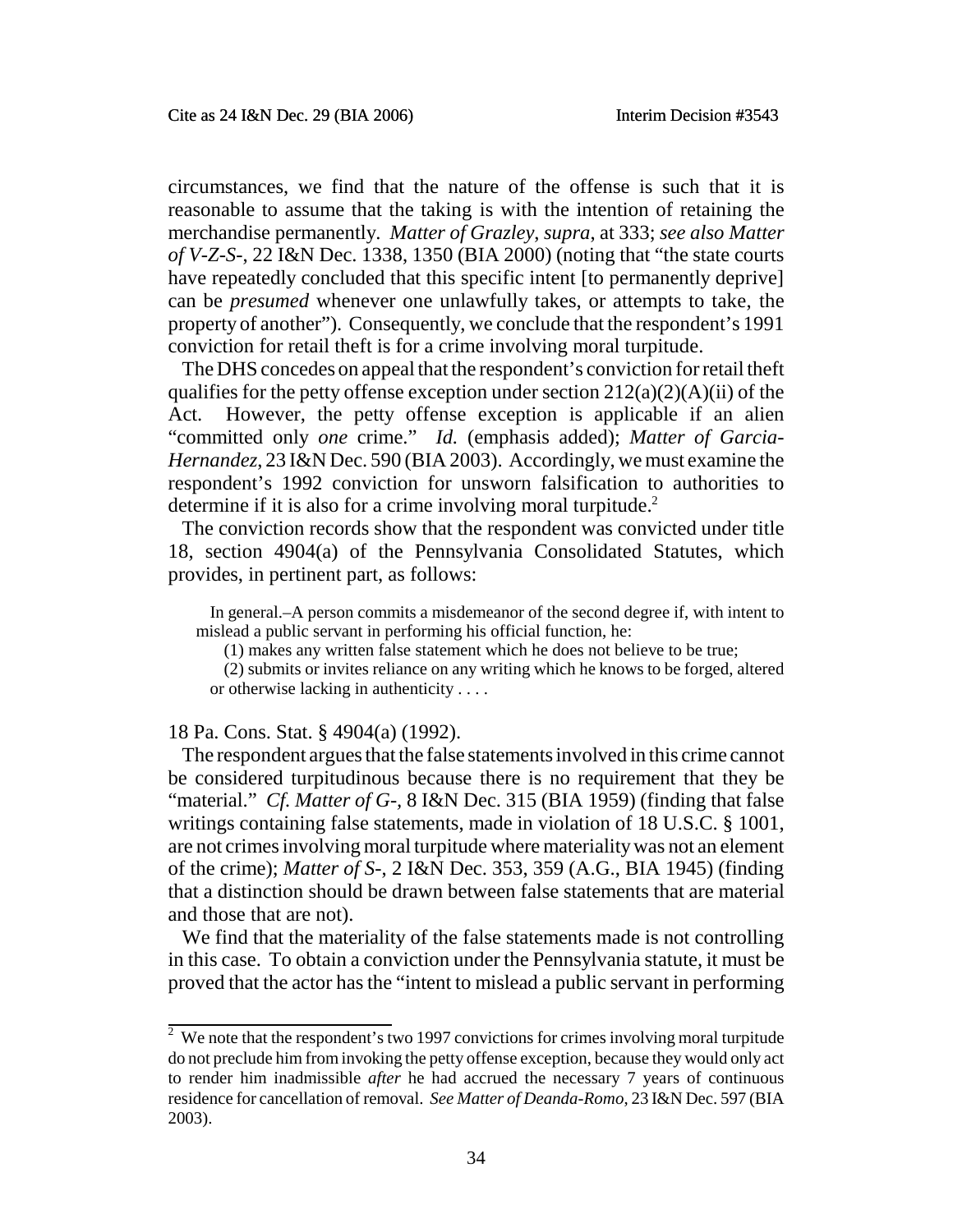his official function" through the use of a false written statement or other writing that he or she believes or knows is not true. 18 Pa. Cons. Stat. § 4904(a). Thus, the perpetrator must make misleading statements with an intention to disrupt the performance of a public servant's official duties. We have held that impairing and obstructing a function of a department of government by defeating its efficiency or destroying the value of its lawful operations by deceit, graft, trickery, or dishonest means is a crime involving moral turpitude. *See Matter of Flores,* 17 I&N Dec. 225, 229 (BIA 1980); *see also Rodriguez v. Gonzales,* 451 F.3d 60, 64 (2d Cir. 2006) (finding that a crime involving deceit and an intent to impair the efficiency and lawful functioning of government constitutes a crime involving moral turpitude); *Notash v. Gonzales*, 427 F.3d 693, 698-99 (9th Cir. 2005) (citing *Matter of Flores*, *supra*, with approval but finding it distinguishable on the facts); *cf. Matter of B-*, 7 I&N Dec. 342 (BIA 1956) (holding that willfully and knowingly making false statements in an application for a passport constitutes a crime of moral turpitude). We therefore conclude that the offense of making unsworn falsifications to authorities is a crime involving moral turpitude. We also reject the respondent's assertion that the failure of the statute to explicitly require that the false statement be made under oath undermines the otherwise turpitudinous nature of the offense, because it is the intent to mislead that is the controlling factor.

We find that the petty offense exception is inapplicable to the respondent's conviction for unsworn falsification to authorities because it is his second conviction for a crime involving moral turpitude. *See* section 212(a)(2)(A)(ii) of the Act. We therefore conclude that the respondent's conviction for unsworn falsification to authorities "renders" him inadmissible under section  $212(a)(2)(A)(i)(I)$ . The respondent was admitted into the United States in September 1985 and committed this offense on December 19, 1991. For the above reasons, we find that his crime terminated his continuous residence before he accrued the requisite 7 years of continuous residence for cancellation of removal and that he is consequently ineligible for that relief. *See* sections 240A(a)(2), (d)(1)(B) of the Act; *see also Matter of Perez*, *supra*.

## IV. DHS CONCESSION OF ELIGIBILITY

Lastly, we address the respondent's contention that the DHS previously conceded his eligibility for relief and therefore waived the issue. Initially the respondent argued that the DHS conceded that he was eligible for relief at the second master calendar hearing in February 2003, but he later claimed that according to his attorney's notes, the concession was made at the August 20,